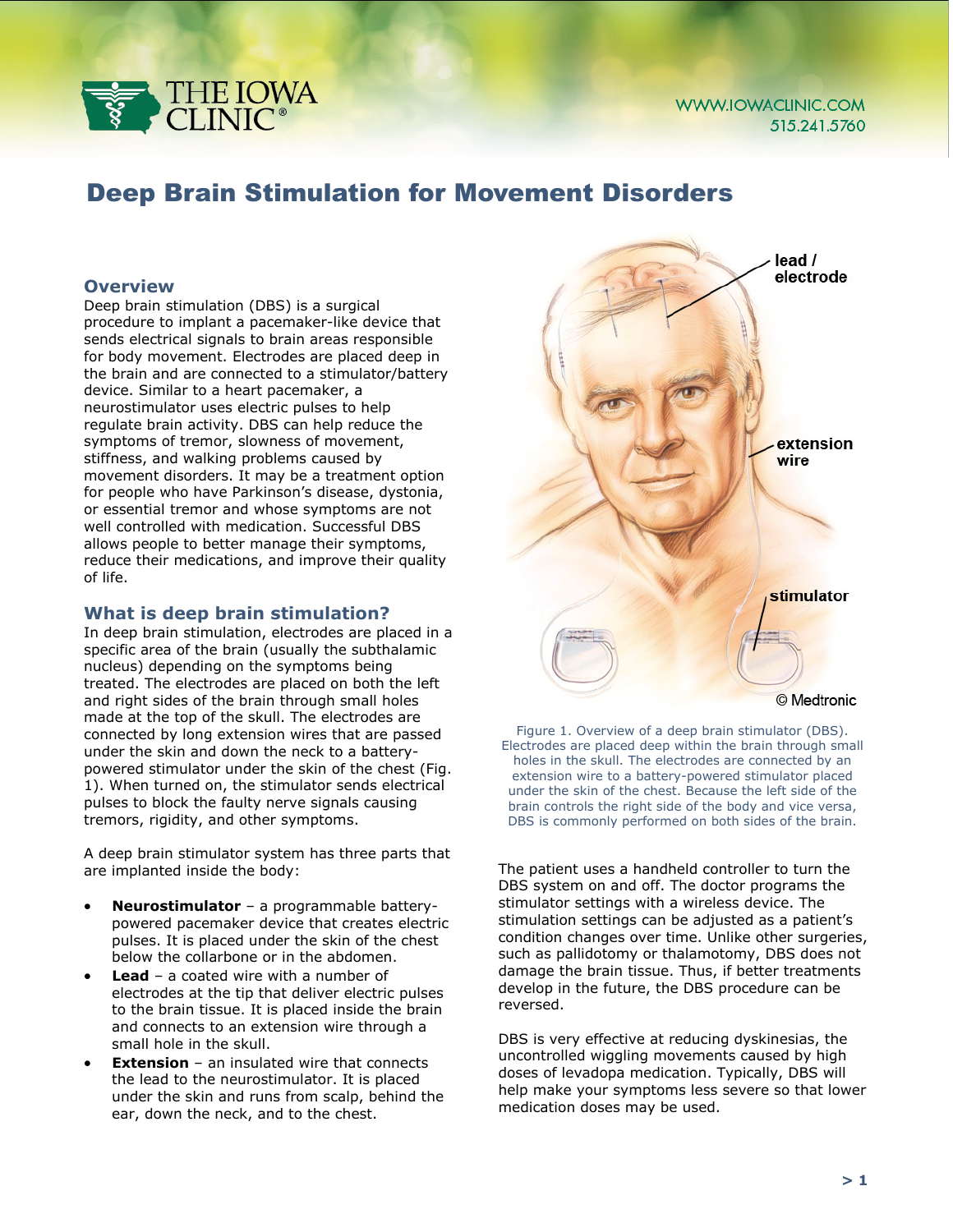Electrodes can be placed in the following brain areas (Fig 2):

- **Subthalamic nucleus** (STN) effective for tremor, slowness, rigidity, dystonia and dyskinesia. Most commonly used to treat Parkinson's disease.
- **Thalamus** (VIM) effective for tremor. It is often used to treat essential tremor.
- **Globus pallidus** (GPi) effective for tremor, slowness, rigidity, dystonia and dyskinesia. It is used to treat dystonia and Parkinson's disease.

# **Who is a candidate?**

You may be a candidate for DBS if you have:

- a movement disorder with debilitating symptoms (tremor, stiffness) and your medications have begun to lose effectiveness.
- troubling "off" periods when your medication wears off before the next dose can be taken.
- troubling "on" periods when you develop medication-induced dyskinesias (excessive wiggling of the torso, head, and/or limbs).

DBS may not be an option if you have severe untreated depression, advanced dementia, or if you have symptoms that are not typical for Parkinson's disease.

DBS can help treat many of the symptoms caused by the following movement disorders:

- **Parkinson's disease:** tremor, rigidity, and slowness of movement caused by the death of dopamine-producing nerve cells responsible for relaying messages that control body movement.
- **Essential tremor:** involuntary rhythmic tremors of the hands and arms, occurring both at rest and during purposeful movement. Also may affect the head in a "no-no" motion.
- **Dystonia:** involuntary movements and prolonged muscle contraction, resulting in twisting or writhing body motions, tremor, and abnormal posture. May involve the entire body, or only an isolated area. Spasms can often be suppressed by "sensory tricks," such as touching the face, eyebrows, or hands.

A team of specialists including a neurologist, neuropsychologist, and neurosurgeon will evaluate your condition to determine if surgery is an option. Your thinking and memory, current medications, and general health will be evaluated. You will be videotaped performing a variety of movements (walking, finger tap, rising from a chair) while on and off medication. Your symptoms and abilities are measured using the Unified Parkinson Disease Rating Scale (UPDRS).

After your evaluation and videotaping is complete, your case will be discussed at a monthly conference



Figure 2. A cross section of the brain. Normal muscle tone, movement, timing, and coordination depend on complex electrical circuits or feedback loops in the brain. The basal ganglia are responsible for activating and inhibiting these feedback loops.

In Parkinson's disease, parts of the basal ganglia are either under- or over-stimulated. Normal movement is replaced by tremor, rigidity and stiffness. DBS of specific ganglia alters the abnormal electrical circuits and helps stabilize the feedback loops, thus reducing symptoms.

with multiple physicians, nurses, and surgeons. The team discusses the best treatment plan for each patient. If the team agrees that you are a good candidate for DBS, you will be contacted to schedule an appointment with a neurosurgeon.

## **Who performs the procedure?**

Deep brain stimulation surgery is performed by a neurosurgeon who has specialized training in functional neurosurgery. The surgical team also includes a neurologist.

# **The surgical decision**

Seek treatment at a medical center that offers a team approach and the full range of treatment options including medication, surgery, and rehabilitation (physical, exercise, voice, balance).

The timing of when to consider DBS surgery is different for each patient. If you have severe motor disability despite optimal medications, then surgery should be considered. DBS should not be thought of as a last resort. As Parkinson's disease progresses, DBS is no longer an option if your symptoms don't respond to medication, or if you are severely disabled even in the best "on" state. And unlike other surgeries (pallidotomy, thalamotomy) that damage brain tissue, DBS is reversible and can be turned off or removed if necessary.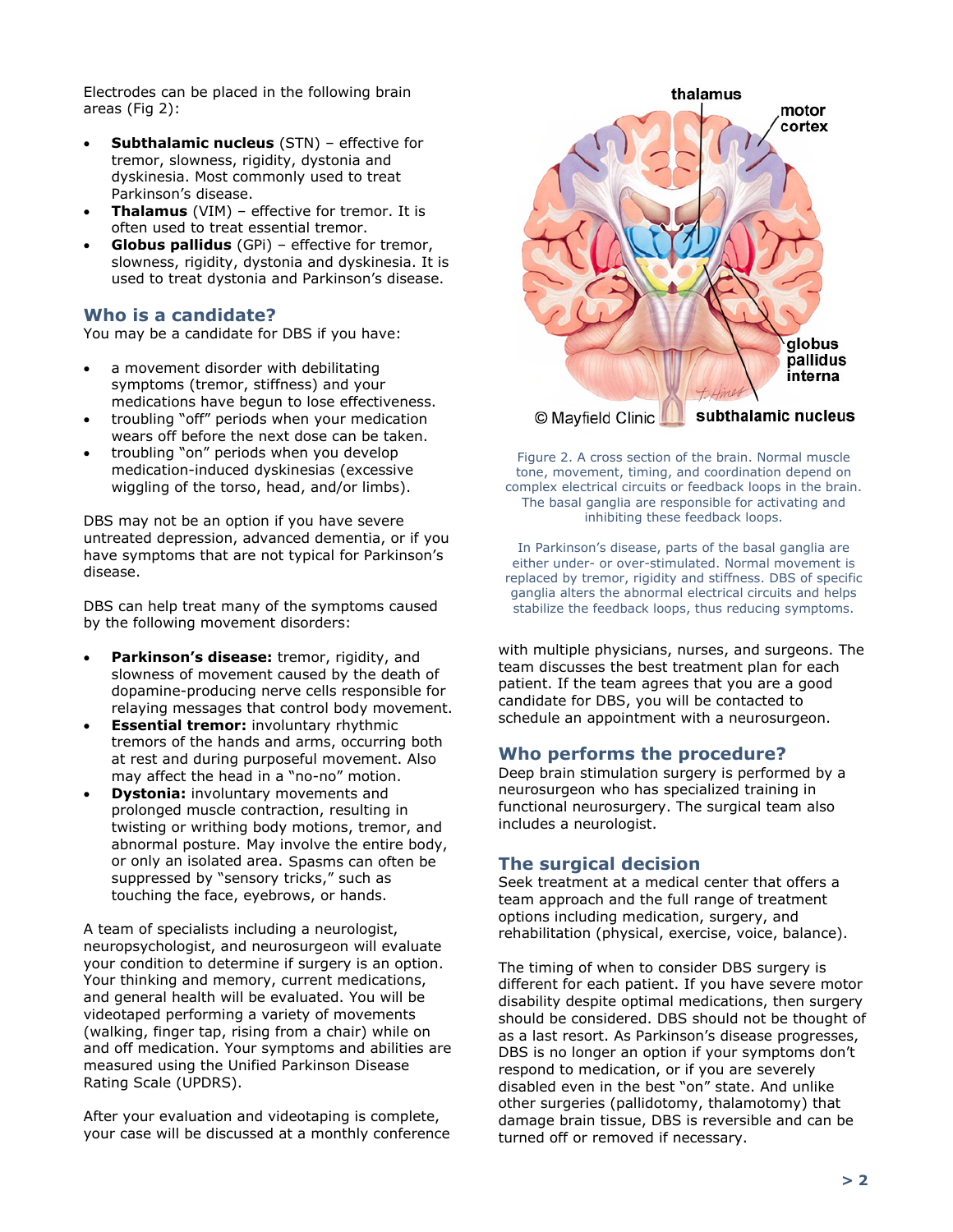The surgery is performed in two stages. Stage 1 is implantation of the electrodes in the brain. About one week later, Stage 2 is performed. This includes implantation of the stimulator device in the chest and tunneling of the wires to the neck.

# **What happens before surgery?**

You will typically undergo tests (e.g., blood test, electrocardiogram, chest X-ray) several days before surgery. An MRI scan of your brain will be performed. In the doctors office you will sign consent forms and complete paperwork to inform the surgeon about your medical history, including allergies, medicines, anesthesia reactions, and previous surgeries.

Stop taking all non-steroidal anti-inflammatory medicines (Naprosyn, Advil, Motrin, Nuprin, Aleve, etc.) 1 week before surgery. Stop smoking, chewing tobacco, and drinking alcohol 1 week before and 2 weeks after surgery because these activities can cause bleeding problems. You may also need to have clearance from your primary care physician or cardiologist if you have a history of other medical or heart conditions. No food or drink, including your Parkinson's medication, is permitted after midnight the night before surgery.

Try to get a good night's sleep. The DBS surgery involves multiple steps and lasts most of the day, during which you will be awake and off medication.

#### **Morning of surgery**

- Shower using antibacterial soap. Dress in freshly washed, loose-fitting clothing.
- Wear flat-heeled shoes with closed backs.
- If you have instructions to take regular medication the morning of surgery, do so with small sips of water.
- Remove make-up, hairpins, contacts, body piercings, nail polish, etc.
- Leave all valuables and jewelry at home (including wedding bands).
- Bring a list of medications (prescriptions, overthe-counter, and herbal supplements) with dosages and the times of day usually taken.
- Bring a list of allergies to medication or foods.

Arrive at the hospital 2 hours before your scheduled surgery time to complete the necessary paperwork and pre-procedure work-ups. An anesthesiologist will talk with you and explain the effects of anesthesia and its risks. An intravenous (IV) line will be placed in your arm.

## **What happens during surgery?**

For stage 1, implanting the electrodes in the brain, the entire process lasts 5 to 7 hours. The surgery generally lasts 3 to 4 hours.



Figure 3. A stereotactic frame is attached to the patient's head with four pins.



Figure 4. A skin incision (dashed line) is made across the top of the patient's head. Two small burr holes (circles) are drilled in the skull to pass the electrode into the brain.

#### **Step 1: attach stereotactic frame**

The procedure is performed stereotactically, which requires attaching a frame to your head. While you are seated, the frame is temporarily positioned on your head with Velcro straps. The four pin sites are injected with local anesthesia to minimize discomfort. You will feel some pressure as the pins are tightened (Fig. 3).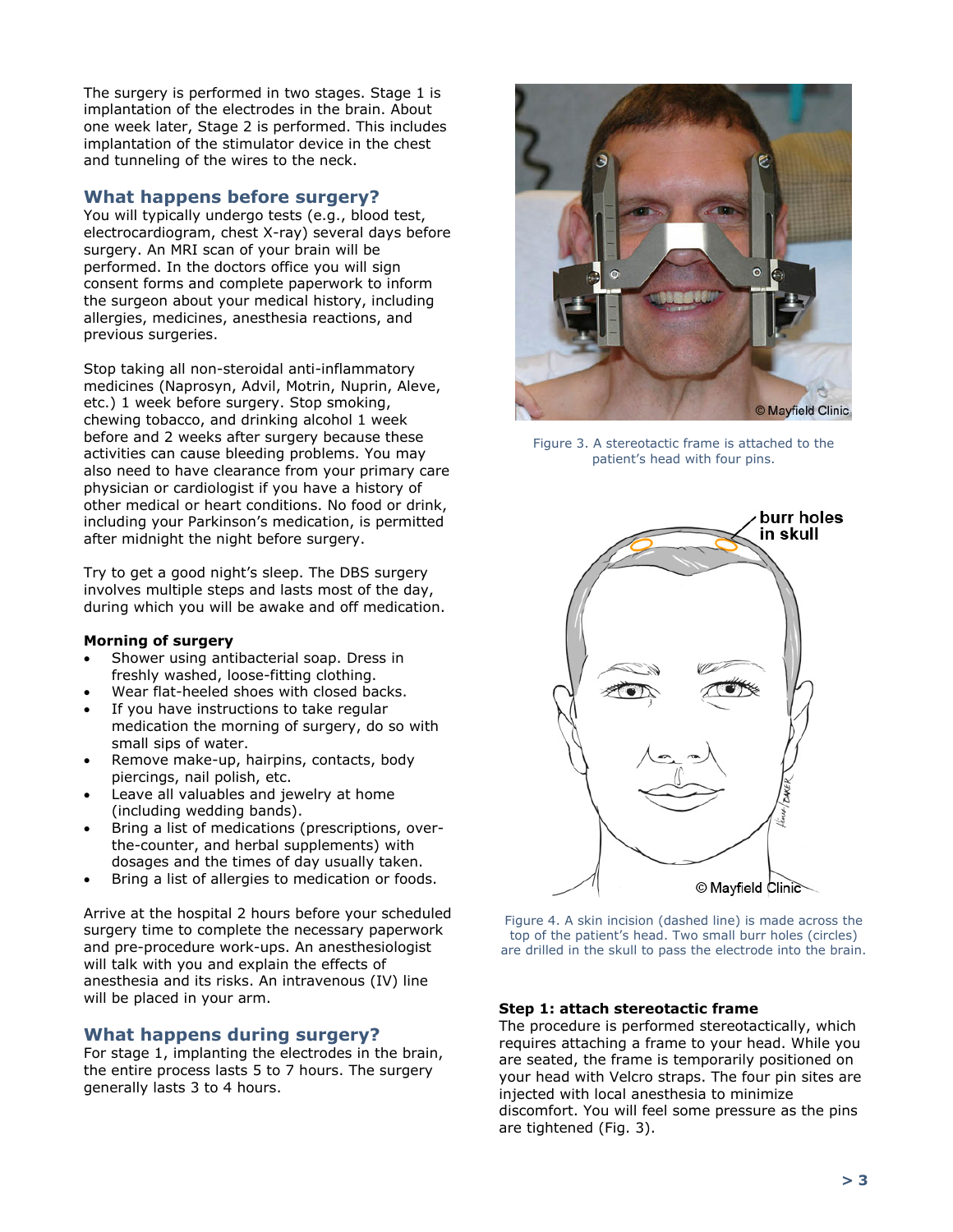#### **Step 2: MRI or CT scan**

You will then have an imaging scan, using either computerized tomography (CT) or magnetic resonance imaging (MRI). A box-shaped localizing device is placed over the top of the frame. Markers in the box show up on the scan and help pinpoint the exact three-dimensional coordinates of the target area within the brain. The surgeon uses the MRI / CT images and special computer software to plan the trajectory of the electrode.

#### **Step 3: skin and skull incision**

You will be taken to the operating room. You will lie on the table and the stereotactic head frame will be secured. This prevents any small movements of your head while inserting the electrodes. You will remain awake during surgery. Light sedation is given to make you more comfortable during the initial skin incision, but then stopped so that you can talk to the doctors and perform tasks.

The hair is shaved about an inch wide along the incision line. A skin incision is made across the top of your head to expose the skull. Using a drill, two quarter-sized burr holes are made on the left and right sides of the skull (Fig 4). These holes allow the electrodes to be passed through the brain.

#### **Step 4: insert electrode in the brain**

Through the small hole, a recording electrode is inserted into the brain. Based on calculations from the MRI / CT scans and the planning computer, the electrode is inserted to a precise depth and angle inside the brain (Fig 5). The brain itself does not feel pain, so you should not feel any discomfort.

Accuracy of the electrode placement is confirmed by a number of tests. You may be asked to lift your arms or legs, or count numbers. The surgical team will also listen for the correct nerve cells. The recording electrode can hear the brain cells firing and display the waveforms on a computer. This is the most time-consuming part of the procedure. It must be repeated for both the left and right sides of the brain. Your patience and cooperation will help the surgical team do their job.

#### **Step 5: stimulate the brain cells**

Once the exact nerve cells are located, the surgeon replaces the recording electrode with a permanent DBS electrode/lead (Fig. 6). Test stimulation is performed. You will be asked if you feel any of your symptoms lessen or completely go away.

#### **Step 6: closure**

When the team is satisfied with electrode placement, a plastic cap is placed over the burr hole to hold the lead in place. A coil of wire is left under the scalp for later attachment to the extension wire and the stimulator. The scalp incision is closed with sutures or staples and a bandage is applied.



Figure 5. An arc-shaped device is attached to the frame to plot the coordinates and drive the electrode to the exact location and depth in the brain. The recording electrode detects the electrical waveforms of nerve cells.



Figure 6. The electrode tip is placed precisely in the subthalamic nucleus (STN). A coil of lead wire is left under the skin for later attachment to the stimulator.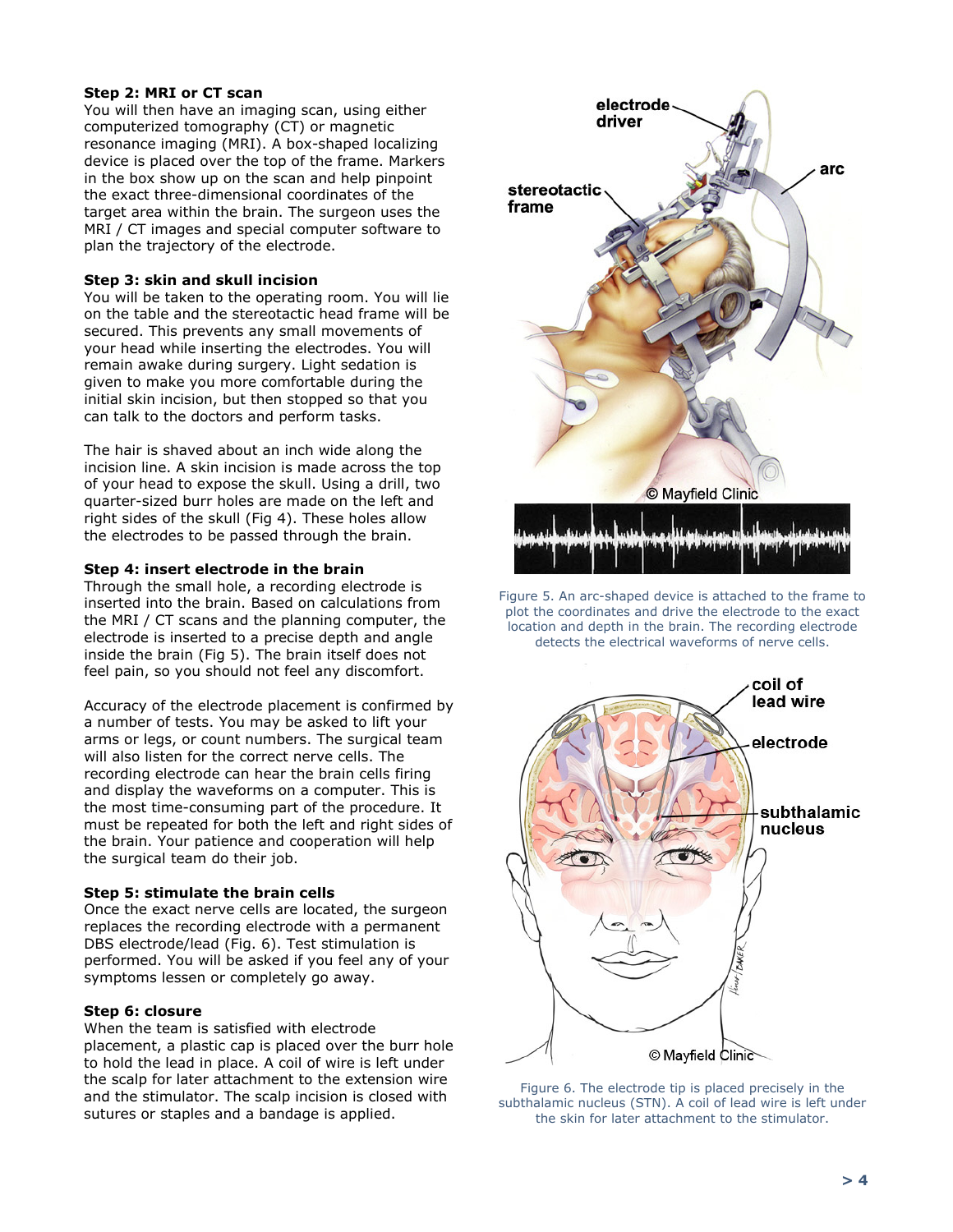# **What happens after surgery?**

After surgery, you may take your regular dose of Parkinson's medication immediately. You are kept overnight for monitoring and observation. Most patients are discharged home the next day.

During the recovery time after implanting the electrodes, you may feel better than normal. Brain swelling around the electrode tip causes a lesion effect that lasts a couple days to weeks. This temporary effect is a good predictor of your outcome once the stimulator is implanted and programmed.

About a week later, you will return to the hospital for outpatient surgery to implant the stimulator in the chest/abdomen. This surgery is performed under general anesthesia and takes about an hour. Patients go home the same day.

#### **Step 7: implant the stimulator**

You will be taken to the OR and put to sleep with general anesthesia. A portion of the scalp incision is reopened to access the leads. A small incision is made near the collarbone and the neurostimulator is implanted under the skin. The lead is attached to an extension wire that is passed under the skin of the scalp, down the neck, to the stimulator/battery in the chest or abdomen. The device will be visible as a small bulge under the skin, but it is usually not seen under clothes.

You should avoid arm movements over your shoulder and excessive stretching of your neck while the incisions heal. Pain at the incision sites can be managed with medication.

#### **Step 8: program the stimulator**

About 10 days after surgery, you will be scheduled for an office visit. The stimulator will be programmed and your medication dosage will be adjusted. You may be asked to stop taking your medications for up to 12 hours before the programming session. This is done to increase the effectiveness of the programming in reducing your usual symptoms. It is important that you work with the neurologist and nurse to adjust your medications and refine the programming. You will return to the office every 3 weeks for programming. It typically takes 3 to 4 programming sessions to attain maximum symptom control while minimizing side effects.

Most people don't feel the stimulation as it reduces their symptoms. However, some people may feel a brief tingling sensation when the stimulator is first turned on.

It's important to remember that Parkinson's disease is progressive and symptoms get worse over time. You will return to the neurologist's office periodically to adjust the stimulation settings.

#### **What are the risks?**

No surgery is without risks. General complications of any surgery include bleeding, infection, blood clots, and reactions to anesthesia. Complications related to placement of the DBS lead include seizures, infection, and a 1% chance of bleeding in the brain.

Reasons for which you might need additional surgery include breakage of the extension wire in the neck; parts may wear through the skin; and removal of the device due to infection or mechanical failure. Additionally, the battery will need to be replaced every 2 to 5 years. Some DBS systems have a rechargeable battery that may last up to 9 years.

DBS may also cause worsening of some symptoms such as speech and balance impairments. In some patients with Parkinson's, DBS may cause or worsen depression. If you develop any side effects from a stimulation adjustment, you need to return to the office for further programming.

### **What are the results?**

Successful DBS is related to 1) appropriate patient selection, 2) appropriate selection of the brain area for stimulation, 3) precise positioning of the electrode during surgery, and 4) experienced programming and medication management.

For Parkinson's disease, DBS of the subthalamic nucleus improves the symptoms of slowness, tremor, and rigidity in about 70% of patients [1]. Most people are able to reduce their medications and lessen their side effects, including dyskinesias. It has also been shown to be superior in long term management of symptoms than medications [2].

For essential tremor, DBS of the thalamus may significantly reduce hand tremor in 60 to 90% of patients and may improve head and voice tremor.

DBS of the globus pallidus (GPi) is most useful in treatment of dyskinesias (involuntary wiggly movements), dystonias, as well as other tremors. For dystonia, DBS of the GPi may be the only effective treatment for debilitating symptoms. Though recent studies show little difference between GPi-DBS and STN-DBS.

Patients report other benefits of DBS. For example, better sleep, more involvement in physical activity, and improved quality of life.

Recent research in animals suggest that DBS may "protect" or slow the death of dopamine nerve cells [4]. While the scientific data is inconclusive, observation of DBS patients show potential slowing of the disease relative to their pre-DBS condition.